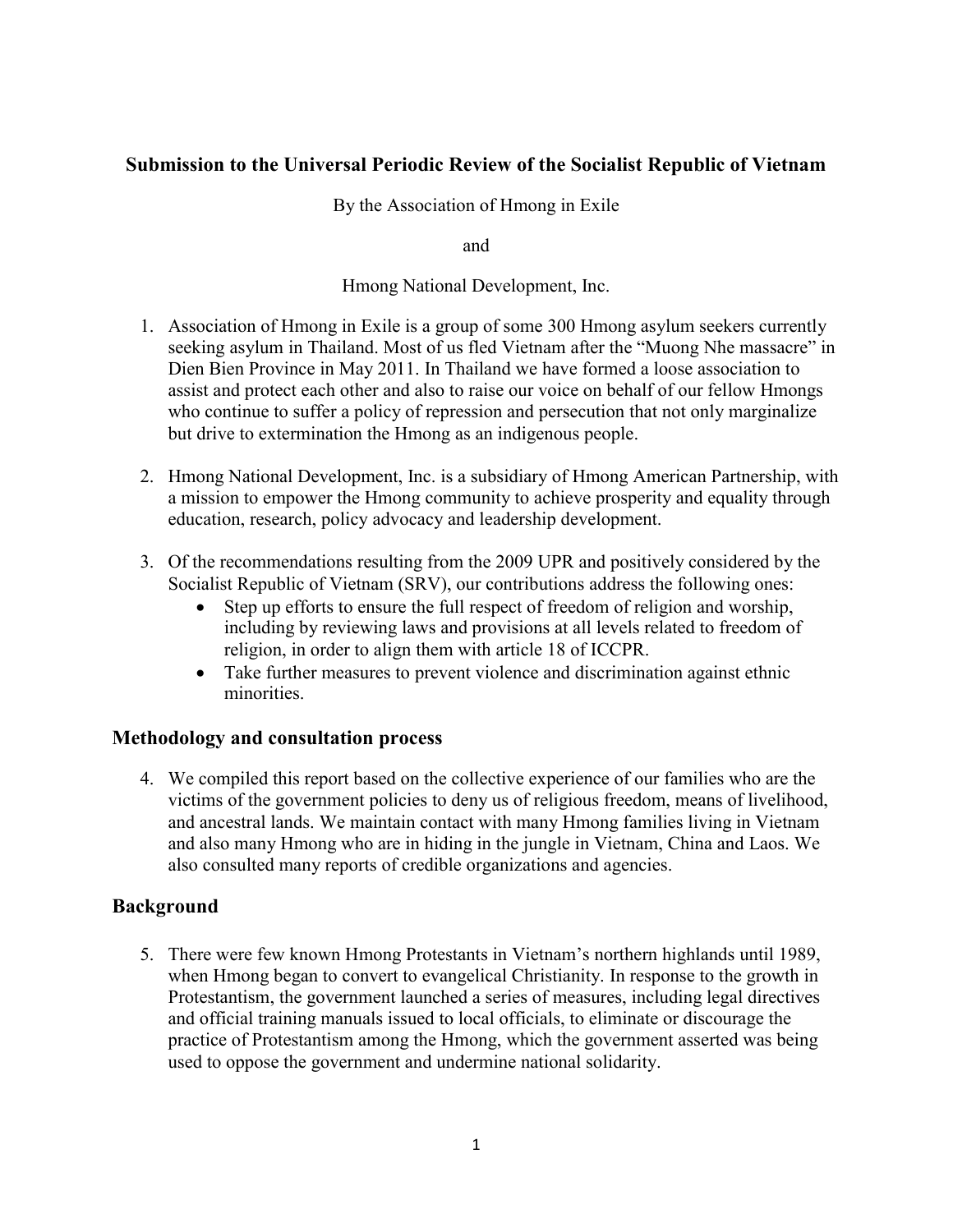- 6. The government often refers to Hmong Protestants, particularly those belonging to unregistered church groups, as followers of the "*Vang Chu*" religion. Articles in the statecontrolled media in Vietnam assert that *Vang Chu* is not a true religion, but a guise for anti-government activities. A 2011 article in *Phap Luat* (Law) declares: "The nature of the problem is clear, the '*Vang Chu*' religion is not a religion at all, but a 'false religion' that abuses and distorts Protestantism. Their evangelical activities are illegal; their leaders are self appointed." (*Phap Luat*, May 9, 2011.)
- 7. The handbook published by the Vietnamese Committee on Religious Affairs in 2006 outlined guidelines for "provincial officials in the northwest provinces on how to manage and control religious practice among ethnic minorities … Although the 2006 handbook recognizes the legitimacy of some religious activity, it also indicates that the Vietnamese government continues to control and manage religious growth, label anyone spreading Christianity in the northwest provinces as a national security threat, and use unspecified tactics to . . . persuade new converts to renounce their beliefs… As a result of the many criticisms from the international community, two revisions of the handbook have been released since 2007. Neither, however, offers much improvement on the original." (USCIRF Annual Report, 2011.)

#### **Church Registration Issues**

- 8. In response to the CPC designation by the US State Department, the Vietnamese government issued Ordinance on Belief and Religion effective November 15, 2004 and the Decree on Implementing the Ordinance on Belief and Religion (22/2005/ND-CP) effective March 1, 2005. Almost immediately 671 Hmong house churches in the Northwest Mountainous Region registered for religious activities according to the ordinance and decree. However, only 34 (or 5%) of them were ever allowed to register and for only one year. (See list compiled by BPSOS of these 671 house churches at: [http://www.scribd.com/doc/142128338/ECVN-Montagnard-Affiliates-in-Northwest-](http://www.scribd.com/doc/142128338/ECVN-Montagnard-Affiliates-in-Northwest-Highlands)[Highlands\)](http://www.scribd.com/doc/142128338/ECVN-Montagnard-Affiliates-in-Northwest-Highlands). Throughout Vietnam, "...the government has moved very slowly to extend legal recognition to Hmong Protestant churches. The number of legally-recognized churches and meeting points has reached 100 in the past year, but an estimated 1,000 religious groups are seeking affiliation with the ECVN. Hundreds of applications for legal recognition have been declined or ignored, despite provisions in the Ordinance on Religion and Belief requiring government officials to respond to applications in a timely manner." (USCIRF Annual Report, 2011.) In April 2009 the government officially declared an end to the registration process for Hmong house churches.
- 9. The new Decree 92/2012/ND-CP, effective January 1, 2013, stipulates 20 years of stable operation as requirement for legal recognition. This creates a vicious cycle that is practically impossible to break: As Hmong house churches are not allowed to operate, they will never meet the requirement to be recognized in order to operate. This new decree allows the government to tightly control religious activities and outlaw all Hmong house churches indefinitely.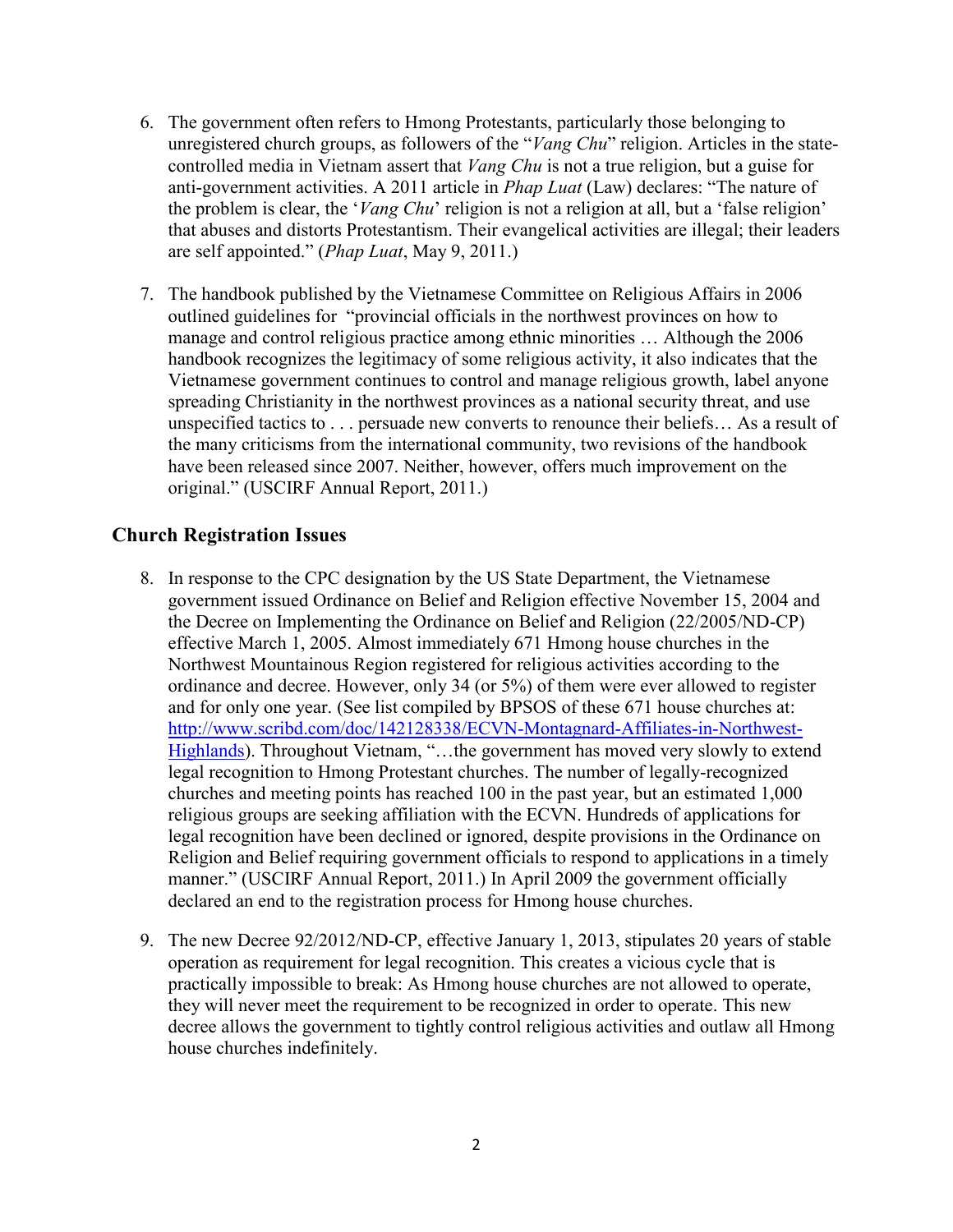### **Forced Renunciation of Faith**

- 10. The practice of forced renunciation of faith, although formally banned by Decree 22 in 2005, persists at both the local and provincial levels with at least tacit support from the central government's religious regulators. In particular, "local authorities are pressuring Hmong Protestants to recant their religious practices and return to traditional practices." (U.S. State Department IRFR, 2010.)
- 11. The State Department's Religious Freedom report for 2010 describes one example of forced renunciation: "In the Ho Kaw Village of the Dien Bien Province in 2009, district officials pressured 10 Christian families to recant their faith." Among them were "[t]hree ethnic Protestant H'mongs, Sung Cua Po, Sung A Sinh, and Hang A Xa, who refused to renounce Christianity [and] were allegedly detained, handcuffed, and beaten by police in order to force them to renounce their faith. Following the beatings, most Christians in the village stopped practicing their religion under pressure from local officials and family members. . . . After additional police threats, Po signed a renunciation of Christianity. In March, Po and his family fled his home after continued abuse from authorities and family members, and have not been seen since that time." (U.S. State Department IRFR, 2010.)
- 12. In 2010 and 2011 there were multiple instances in which local officials in Dien Bien forced Hmong Protestants to renounce their faith through methods such as fines, beatings, threats of property confiscation and expulsion, and even death threats: As noted by USCIRF:
	- "In June 2010, several Hmong Protestants from Trung Phu village, Na Son Commune, Dien Bien Dong district, Dien Bien province were threatened with death and beaten severely unless they renounced their faith . . . ."
	- "In June 2010, 25 individuals from Ban Xa Fi  $#1$ , Xa Xa Tong, Huyen Muang Dien Bien Dong, Dien Bien province were threatened with confiscation of property and beatings unless they gave up Protestantism. The leader of the local congregation was driven from his home and relocated to another village. Authorities continue to harass and intimidate the villagers."
	- "In March 2011, 21 people belonging to an unrecognized Protestant church in Pha Khau Village, Phinh Giang Commune, Dien Bien Dong district, Dien Bien Province, were threatened with property confiscation and forced relocation unless they stopped meeting to worship. The individuals refused and authorities continue to harass and intimidate them."
	- "[I]n March 2011, Hmong Protestant leaders who started an unrecognized congregation in Ha Tam village, Muong Ba commune, Tua Chua district, Dien Bien province were detained and interrogated by local authorities. They subsequently were expelled from the district. The 'new' converts in Ha Tam village were threatened and ordered to renounce their faith." (USCIRF Annual Report, 2011.)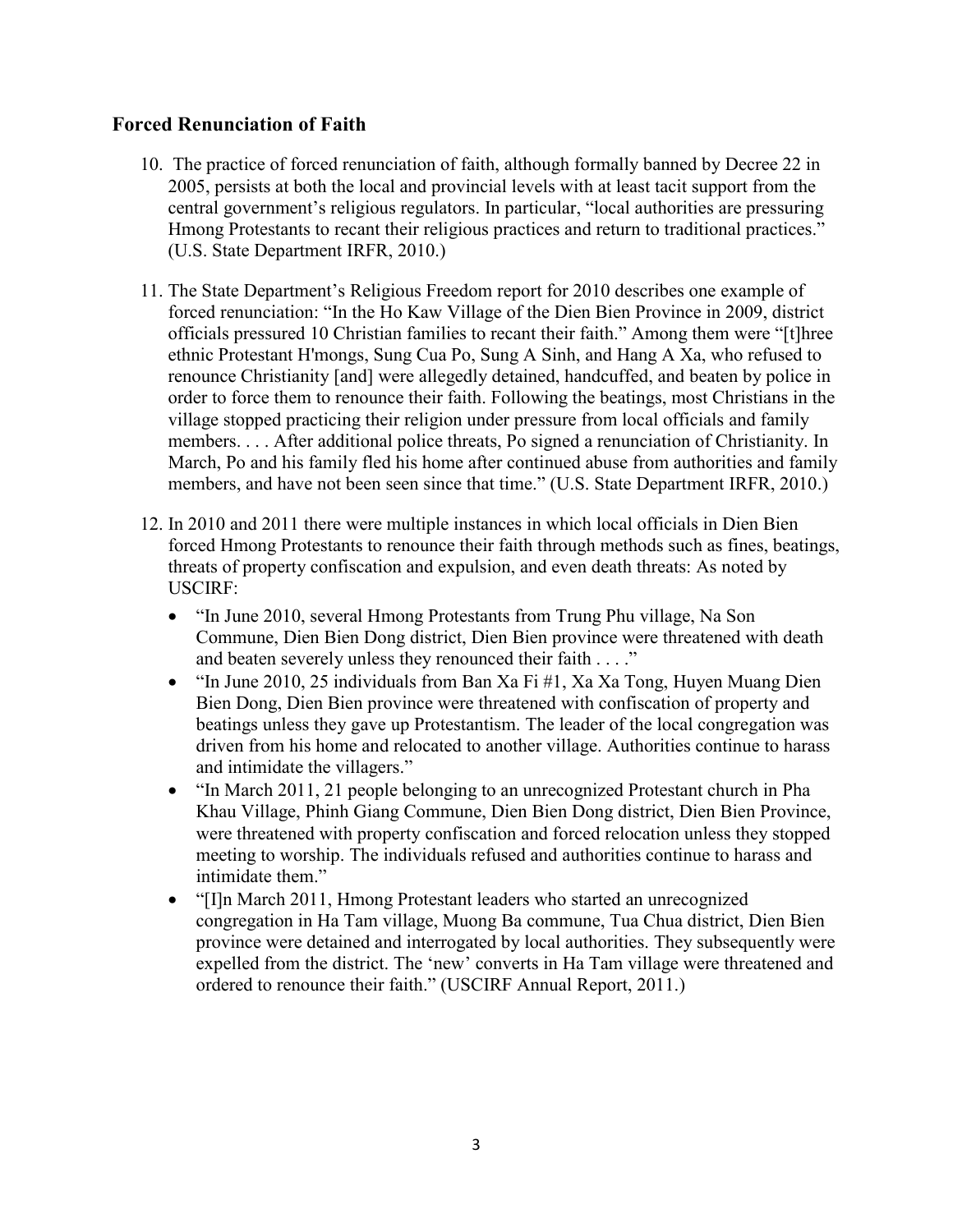- 13. Local authorities sometimes use "contract thugs" to harass, threaten, or beat Hmong Protestant religious leaders. (USCIRF Annual Report, 2011; and U.S. Department of State, Country Reports on Human Rights Practices for 2011, Vietnam report.)
- 14. Other methods of repression used in the Northern Highlands include "forcing church gatherings to cease, closing house churches, and confiscating property." (USCIRF Annual Report, 2011.)
- 15. Hmong Protestants are unable to contact foreign governments or international organizations for assistance. Diplomats and foreign journalists must obtain official permission in order to visit the Northern and Central Highlands regions of Vietnam, and when visits are authorized, they are heavily monitored. This enforced isolation means that very little information can leave these regions without passing through the strict censorship of the central government.

## **Land Rights and Discrimination Issues faced by Hmong Protestants**

- 16. Lack of secure land tenure as well as unlawful appropriation of land by government officials and their associates has led to loss of farm land and increased poverty among the Hmong in their traditional home provinces in the Northern Highlands.
- 17. "Although Vietnam has several laws and policies on land and other natural resources, none of these provide legal recognition of ethnic minorities' customary collective rights to the land, the forest or their resources…. Yet there are two critical issues with respect to the current land policy from the perspective of ethnic minorities, especially those living in remote areas. First, much of the land important to them has been classified as forest land, even though they have cultivated it for decades or even centuries. This has had severe negative impacts on ethnic minority livelihoods and led to serious conflicts between forest protection officers and local villagers. Land legislation is thus in stark contrast to the ethnic minority traditional recognition of land and forests as a key resource in their socio-political, economic and cultural development." (International Work Group for Indigenous Affairs, Update 2011: Vietnam.)
- 18. The UN Independent Expert on Minority Issues, Gay McDougall, who visited Vietnam in July 2011, highlighted the growing problem of landlessness and confiscation of traditional agricultural lands among ethnic minority communities, as well as the authorities' use of excessive force in dispersing peaceful gatherings over these issues. "Large areas of fertile lands have been turned over to industrial crops, including coffee and rubber, while massive in-migration of ethnic Kinh has put additional pressure on scarce available land. Some ethnic minority sources report alleged 'land grabs' and criticize resettlement programmes aimed at turning minority agricultural practices towards sedentary agriculture and removing them to make land available to migrant Kinh. They report that peaceful demonstrations over these issues have been met with excessive force, violence and arrests by the authorities." (Report of the Independent Expert on Minority Issues, Gay McDougall, Mission to Vietnam, 5-15 July 2010.)

# **Persecution of Hmong Protestants after the 2009 UPR**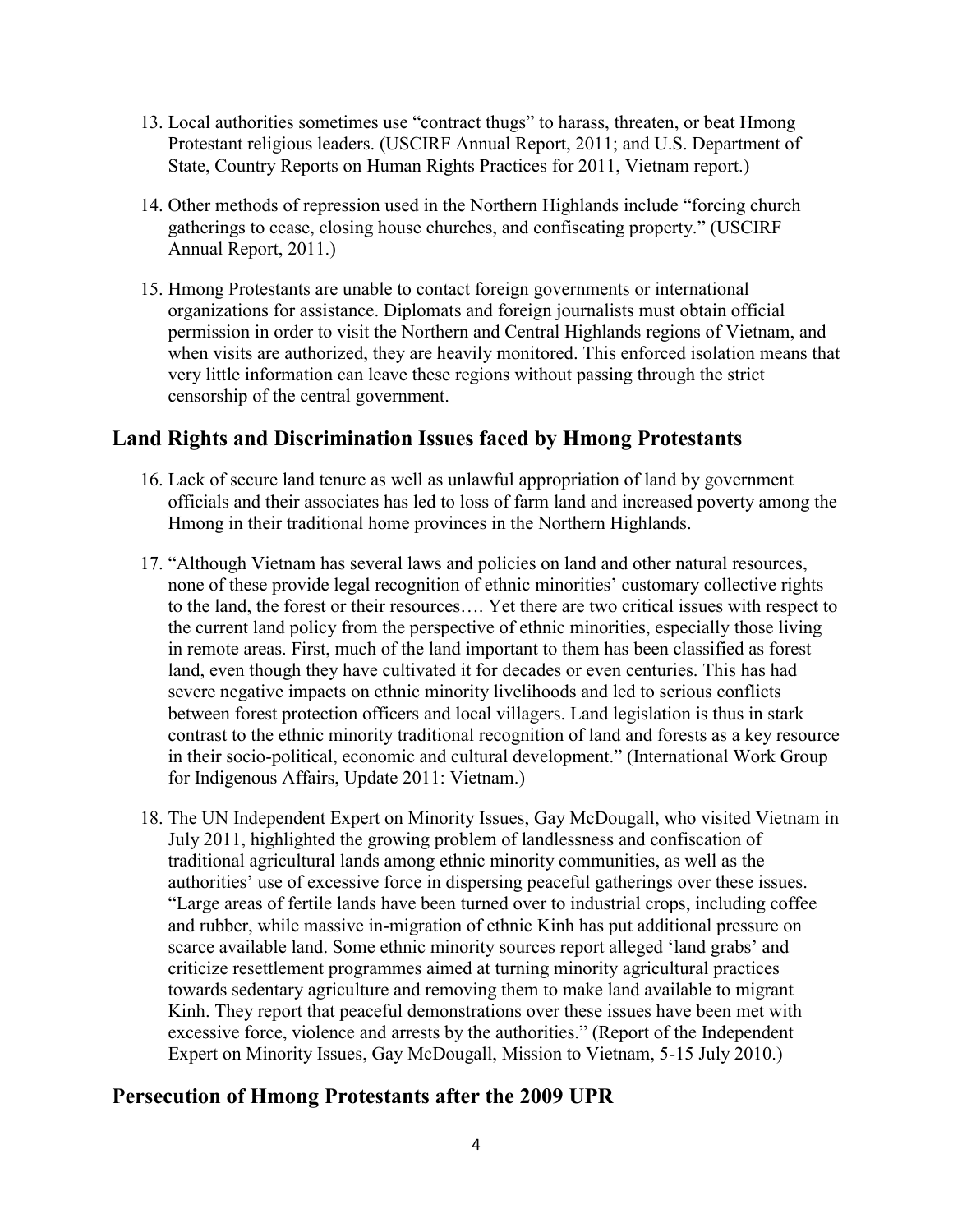- 19. In September 2009, the Vietnamese government sent the police to the Hmong House Church in Thon 5, Xa Dak Plao, Dak Glong District, Dak Nong Province. The police threatened all members of the house church and tortured a number of them to serve as example for others. The authorities banned the practice of Protestantism and evicted Hmong Protestants from the province. In March 2010, the authorities again threatened Hmong Protestants in this village with punishment if they continued to practice their religion.
- 20. After being driven from their traditional homes and lands without any compensation, and unable to freely practice their religion, some Hmong Protestants have moved to the Central Highlands and other provinces in the south, hoping for less repressive living conditions there. Unfortunately, many then encounter the same issues there, where local authorities harass ethnic minority Protestants, pressure them to renounce their religion, and confiscate their land. (See HRW, "Montagnard Christians in Vietnam: A Case Study in Religious Repression," 2011.)
- 21. In January 2010, the Vietnamese government ordered Hmong Protestants in Thon Coc Cang, Xa Che La, Xin Man District, Ha Giang Province to stop building their church. The government confiscated all building materials. The police threatened the church leadership and prohibited them from conducting any religious activities.
- 22. On January 28, 2011, the government sent military troops with order to raze all the homes and take over all the farm land in the Hmong village of Xa Na Khua, Ban Nam Nhu, Huyen Muong Nhe, Dien Bien Province. Listed among the 671 Hmong Protestant churches that have tried to register, mostly unsuccessfully, for government approval of their religious activities, the village is home to over a hundred households, all Protestant. The authorities told the villagers that Protestantism was an American religion and since they refused to renounce their faith, they had no place in Vietnam: "You should go to America to till America's land and follow America's religion." The government sent workers in to bring down the homes, starting with those at the entrance of the village. They suspended work after having demolished 13 homes. After the Lunar New Year, on March 15 they came back to finish their job. Villagers who took pictures of the demolition of their homes were arrested. The villagers asked the authorities on site, "where do we go now?" and were told "wherever but not here."
- 23. On March 17, 2013 the police arrested and detained two members of the Bui Tre Church in Dak Nong. One of them, Hoang Van Ngai, a deacon at this Hmong church, was tortured to death while in detention.

## **The May 2011 Gathering in Muong Nhe**

24. The mass gathering in Muong Nhe was a response to decades of political repression and religious persecution of Hmong Protestants. It was preceded by several incidents of harsh repression in Dien Bien Province in early 2011, which further inflamed simmering discontent by Hmong Protestants.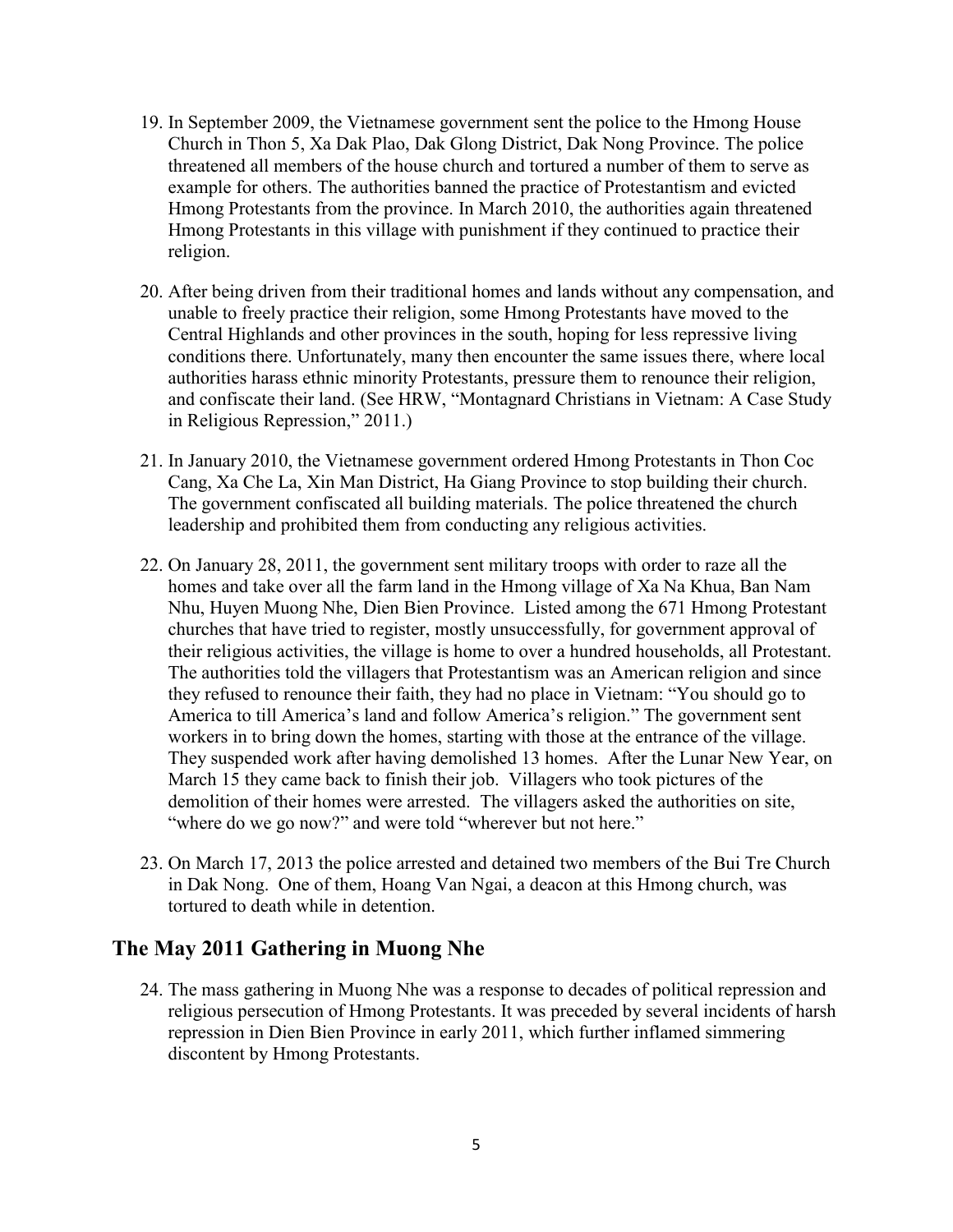- 25. Hmong Protestants in a number of villages in Dien Bien Province decided to hold a "mass prayer" to ask for an end to religious persecution and the confiscation of their homes and land. Word got out to Hmong populations living in other provinces, where they too suffered severe forms of religious persecution, forced renunciation of faith, and confiscation of land.
- 26. Muong Nhe, where many Hmong Protestants have been forced off their land, was a logical place for Hmong to gather. For decades Muong Nhe has also been the site of numerous incidents of harsh religious persecution against Hmong Protestants, as documented by USCIRF, the U.S. State Department, and respected international NGOs such as Freedom House.
- 27. While some of the Hmong who attended the protest in Muong Nhe were living in the south at the time of the protest, their original homes were in the Northern Highlands, with many originating from Dien Bien Province.
- 28. "On April 30, 2011, thousands of Hmong began to gather near Huoi Khon Village in Muong Nhe district of Dien Bien." (HRW, May 17, 2011)
- 29. On May 2, 2011 police and local government officials arrived at the site of the Hmong gathering. Authorities spoke to individual protestors, asking for the reasons behind their protest. They took the protesters' identification documents and recorded their names and residence information with the promise that their demands would be taken into consideration. These records appear to have been used to track and arrest protestors in later months.
- 30. On May 3, 2011 the Vietnamese security forces increased their presence in the area.
- 31. On May 4, 2011, two helicopters arrived at the area where the Hmong gathered, according to Hmong participants who later fled to Thailand:
- The first helicopter that arrived broadcast a voice recording that many of the participants believed to be that of Prime Minister Nguyen Tan Dung. This voice ordered the Hmong to go home and made threats to their safety if they did not: "I ask/beg for you to return to your homes. We will find farm land for you people so you can eat and drink. I am coming one time only. I will not come again. If you do not go home, don't … say that I didn't warn you."
- The second helicopter that arrived poured a colored liquid down upon the area where the Hmong gathered. According to a Hmong witness who later fled to Thailand: "That second [helicopter] came right above us and showered the poison like rain onto us, and that made us wet." It caused the leaves on the trees to turn a "funny color," and the water in the well where they drank to look oily, he said. A number of the participants believe that this unknown substance resulted in the deaths of some of the Hmong who were at the gathering. While Vietnamese government officials admitted that at least one child died during the gathering, they blamed lack of food and water and poor sanitary conditions at the encampment. (Radio Free Asia, "Protests in Dien Bien as told by locals," May 13, 2011 and DPA, "Babies die from poor conditions at protest camp," May 9, 2011.)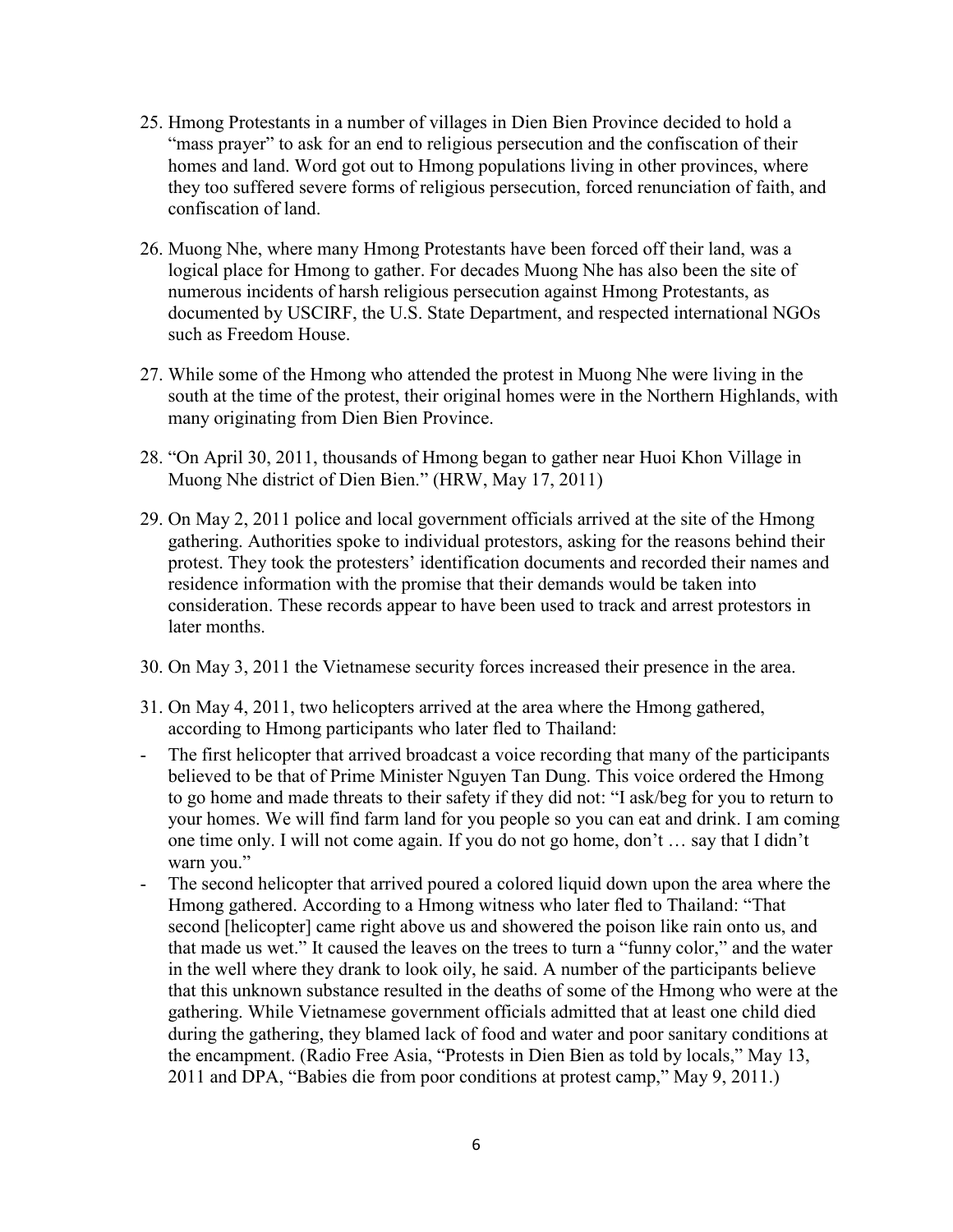- 32. Human Rights Watch reported that "[o]n May 4 and 5, Vietnamese military troops and helicopters moved in to suppress the assembled people." HRW, Vietnam: Investigate [Crackdown on Hmong Unrest,](http://www.hrw.org/news/2011/05/17/vietnam-investigate-crackdown-hmong-unrest) May 17, 2011.)
- 33. On May 6, 2011, the assembled military and police, armed with truncheons, electric shock batons, pistols, and AK-47 assault rifles, began to use force to disperse the crowd.
- 34. Several participants said that the violent dispersal of the gathering on May 6 was preceded by police and soldiers first asking everyone that day to gather together to learn how authorities were going to address their grievances.
- 35. According to Human Rights Watch, "There are unconfirmed reports that dozens of Hmong were killed or injured" by security forces during their attack on the gathering, adding that confirmation of the reports was difficult because "[t]he authorities sealed the area and refused permission to foreign diplomats and journalists to travel there." (HRW, [Vietnam: Investigate](http://www.hrw.org/news/2011/05/17/vietnam-investigate-crackdown-hmong-unrest)  [Crackdown on Hmong Unrest,](http://www.hrw.org/news/2011/05/17/vietnam-investigate-crackdown-hmong-unrest) May 17, 2011.) A number of the applicants reported seeing participants in the gathering who were seriously injured, with some possibly killed, during the attack. List of Hmong killed on May 6 as compiled by BPSOS from interviews with Hmong asylum seekers in Thailand:
	- 1) Thao A Phu (Born 1982)
	- 2) Thao A Hau
	- 3) Giang Thi Sau (April 12, 1985)
	- 4) Ham Ca Ri
	- 5) Sung Seo Chua (June 15, 1979)
	- 6) Giang Thi Xua
	- 7) Giang Din Cong
	- 8) Cu Seo Phong (Sep 1975)
	- 9) Giang Pao Cha (Nov 1964)
	- 10) Vang Thi Sau
	- 11) Thao Seo Lu
	- 12) Thao Seo Phu (1989)
	- 13) Pang
	- 14) Cu A Pao (July 15, 1980)
- 36. Christian Solidarity Worldwide (CSW), a respected international non-governmental organization based in London, has reported that up to 130 participants may have been arrested and detained at the time of the gathering. (CSW, "Vietnam: eight Hmong sentenced following last year's cult gathering in Dien Bien province," March 16, 2012.) The following list was compiled by BPSOS from interviews with relatives of those arrested on May 6 and jailed:
	- 1) Vang A Thang
	- 2) Giuong Van Dau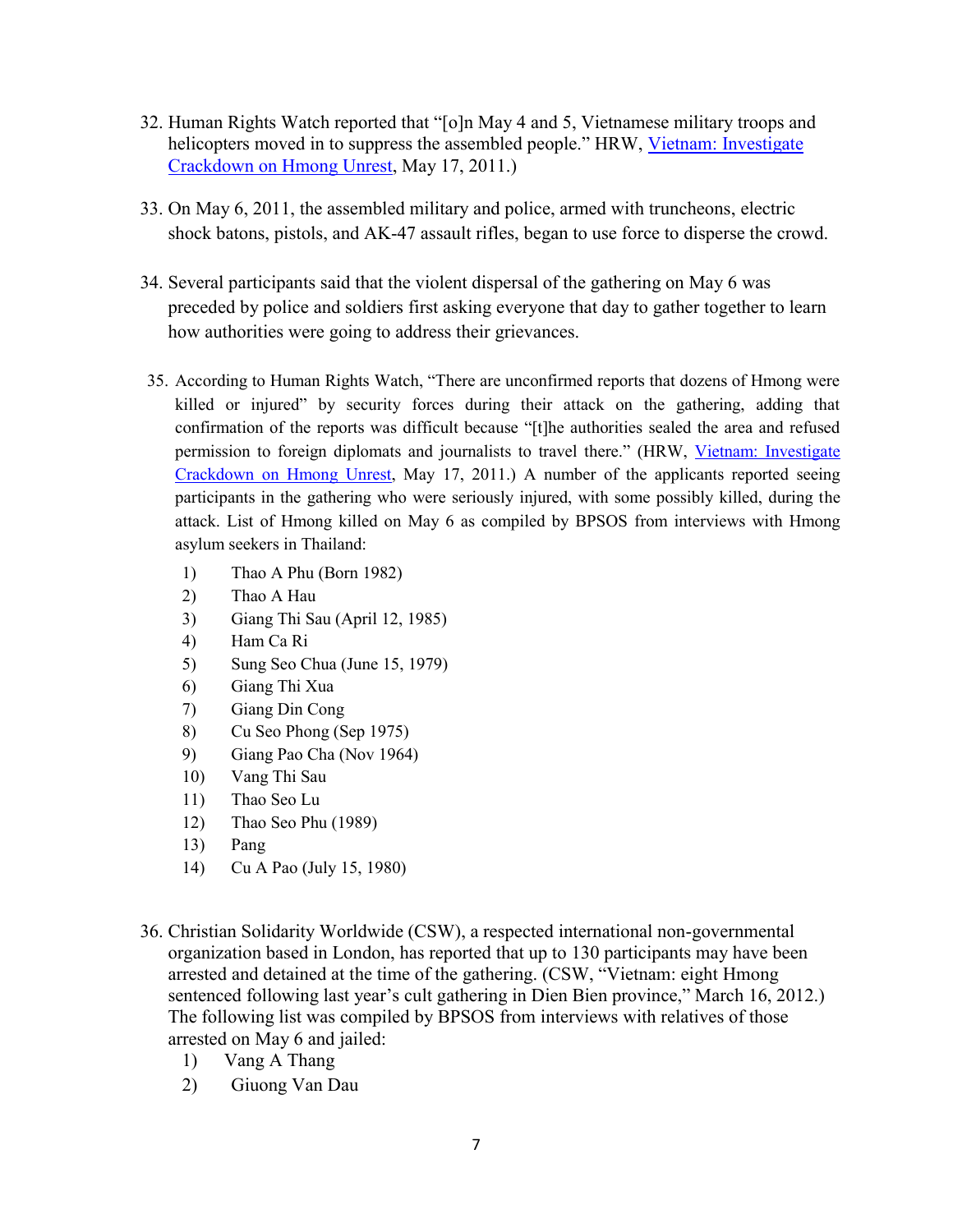- 3) Cu A Pao (1980)
- 4) Vang Seo Phu (1978)
- 5) Thao Seo Luu (1983)
- 6) Thao Dung Khai (Xa Na Bung, Muong Nhe)
- 7) Trang Nha Cho
- 8) Cu Seo Vang
- 9) Sung Seo Hoa (1992)
- 10) Sung A Tua (1984)
- 11) Giang Seo Si (1979)
- 12) Vang Seo Thang (1985)
- 13) Giang A Sung (Xa Na Bung, Muong Nhe)
- 14) Ho Sai Hua (Ban La San, Moong, Tong, Muong Nhe)
- 15) Chang Bang Se (Ban Chuyen Gia, Nom Ke, Muong Nhe)
- 16) Sung Seo Vang
- 17) Ly Seo Du (1962)
- 18) Ly Seo Vang (1981)
- 19) Ly Seo De (1986)
- 20) Giang A Vang
- 21) Giang A Hu
- 37. On May 12, Ministry of Foreign Affairs spokeswoman Nguyen Phuong Nga stated the authorities have arrested "a number of extremists" but provided no information about the numbers, identities, or whereabouts of those arrested. ("Vietnam: 'Extremists' detained in Hmong gathering," Associated Press, May 12, 2011.) The Vietnamese authorities continue to track down Hmong Protestants deemed to be key players in the May 2011 gathering in Muong Nhe.
- 38. On June 4, the police arrested Giang A Vang at Ban Na Chanh, Xa Na Kho, Muong Nhe District, Dien Bien Province. He died reportedly of torture on March 16, 2012. The police told her wife that his crime was to have attempted to overthrow the government.
- 39. On December 12, 2011 the local police in Dak Lak Province shot dead Sang No Vang as he tried to escape arrest. He participated in the May 2011 gathering in Muong Nhe. After the brutal police crackdown that resulted in many casualties, Vang returned home in Thon Mong Phong, Xa Cu Pui, Kala District, Dak Lak Province. As the police found his hiding place, he tried to escape. The police shot him dead and then displayed his corpse for all other Hmong villagers to see.
- 40. Vietnamese state media reported that on March 13, 2012, the Dien Bien Provincial People's Court sentenced eight Hmong to terms of up to two-and-a-half years' imprisonment plus two years' house arrest on charges of "disrupting security". State media accounts alleged that the eight, plus two Hmong "ringleaders" who remained at large (Vang A Ia and Thao A Lu), had incited ethnic Hmong to claim a government land grant in order to establish a separate Hmong state. Sentenced to 30 months were Giang A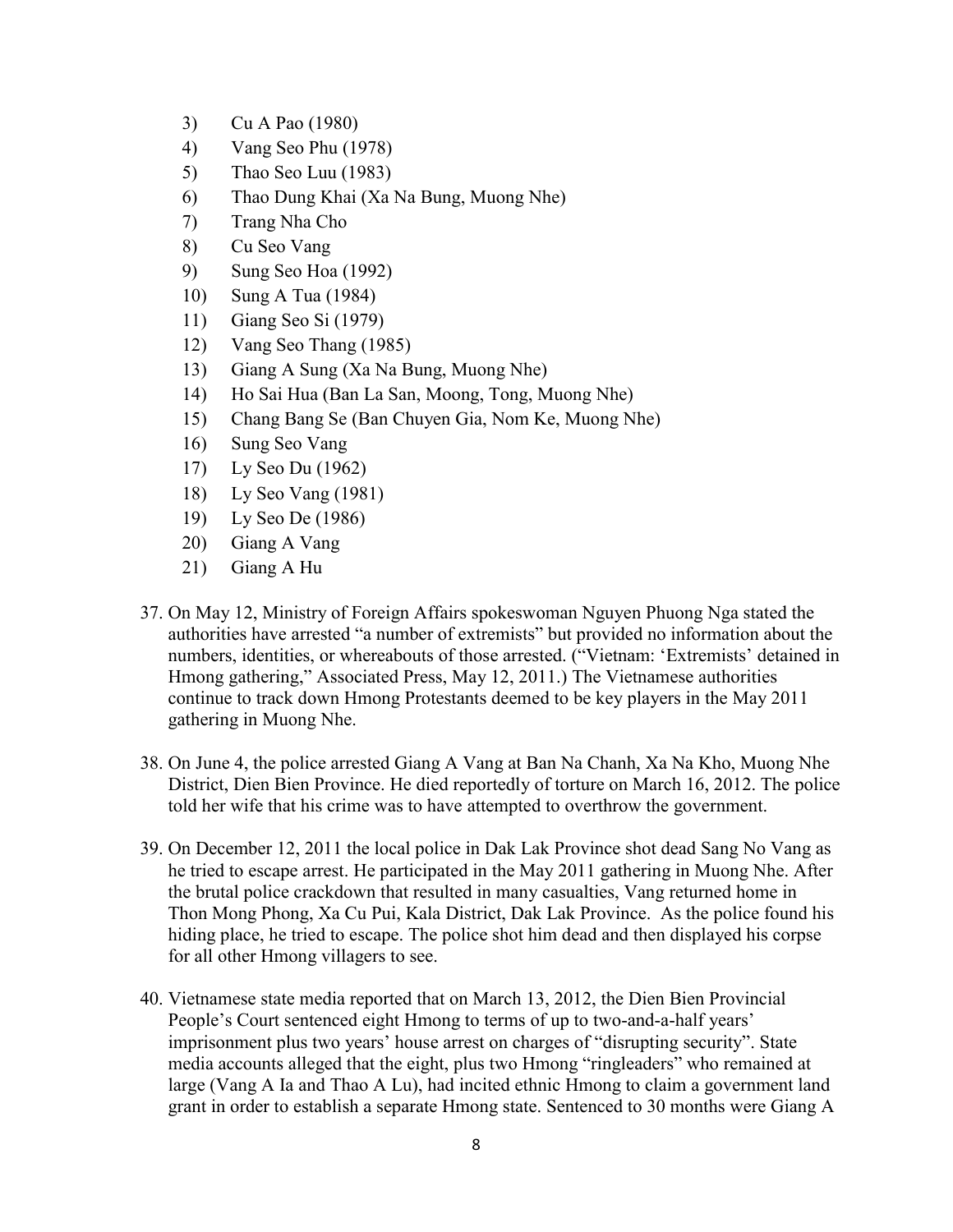Si and Vang A Giang. Sentenced to two years were Mua A Thang, Thao A Khay, Chang A Do, Thao A Lau, Cu A Bao, and Giang Seo Phu. (BBC Vietnamese Service, March 14, 2012; Cong An Nhan Dan (People's Police) newspaper, March 14, 2012, Radio Free Asia, March 14, 2012; AFP, March 14, 2012.)

- 41. On 27 September, 2012, the Lao police and Vietnamese police jointly apprehended five families of Vietnamese Hmong who had fled to Laos after the May 2011 crackdown in Muong Nhe. They all came from Ban Na Bung 1, Xa Na Bung, Muong Nhe District, Dien Bien Province. Giang A Cho (1989) and Giang A Phong (1982) were among those arrested.
- 42. On 17 or 18 October, 2012, the police of Dien Bien Province arrested two additional Hmong participants in the Muong Nhe gathering: Giang A Vang and Ly A Vang, both from Ban Chuyen Gia 2, Xa Nam Ke, Muong Nhe District, Dien Bien Province.
- 43. On October19, 2012, the police arrested 22 Hmong participants in the Muong Nhe gathering who were in hiding in the jungle near the border with China: Vang Seo Phen (Born 1990), Sung Seo Phu (1996), Giang A Tang (1994), Giang A Khoa (1996), Vang A Venh (1963), Vang A Venh (1963), Vang A Long (1989), Giang A Tinh (1972), Ly A Phu (1976), Giang A Chua (1977), Vang A Phu (1988), Vang A De (1990), Vang A Phu (1977), Giang A Vang (1987), Thao A Vang (1962), Sung A Do (1962), Ho A Chu (1984), Cu A Venh (1985), Giang A Vang (1983).
- 44. On 23 October, 2012 at 3am, the police of Dien Bien Province arrested Ly Manh Tung (1985) and his brother Ly An Tua (1978) at Ban Chuyen Gia 1, Xa Nam Ke, Muong Nhe District, Dien Bien Province. Ly A Tua was later released after paying fines of 35 million VND. His family's requests for prison visit have been repeatedly turned down. Ly Manh Tung has been held incommunicado from his family.
- 45. On 22 November, 2012 the police mobilized 100 police and soldiers to surround and arrested an unknown number of Hmong at Xa Na Bung Huyen, Muong Nhe District, Dien Bien Province.
- 46. On 24 November, 2012 the police arrested Giang A Dinh (1983) at Ban Nam Tat -Xa Na Bung. He had managed a prior police arrest on 30 April, 2012 but not this time.
- 47. On 14, March, 2013 the Vietnamese and Lao police apprehended 12 Hmong families in hiding in Laos. They were all taken back to Vietnam. Seven families (46 members) were residents of Na Xua Village and five families at Nong Pa Village, both in Vien Thong District - BoLikhamXai Province, Laos.
- 48. On 21 March 2013, the police apprehended a couple who attended the gathering. They escaped arrest. The police to ok away their 3 and 6 year old children and held them as hostages.